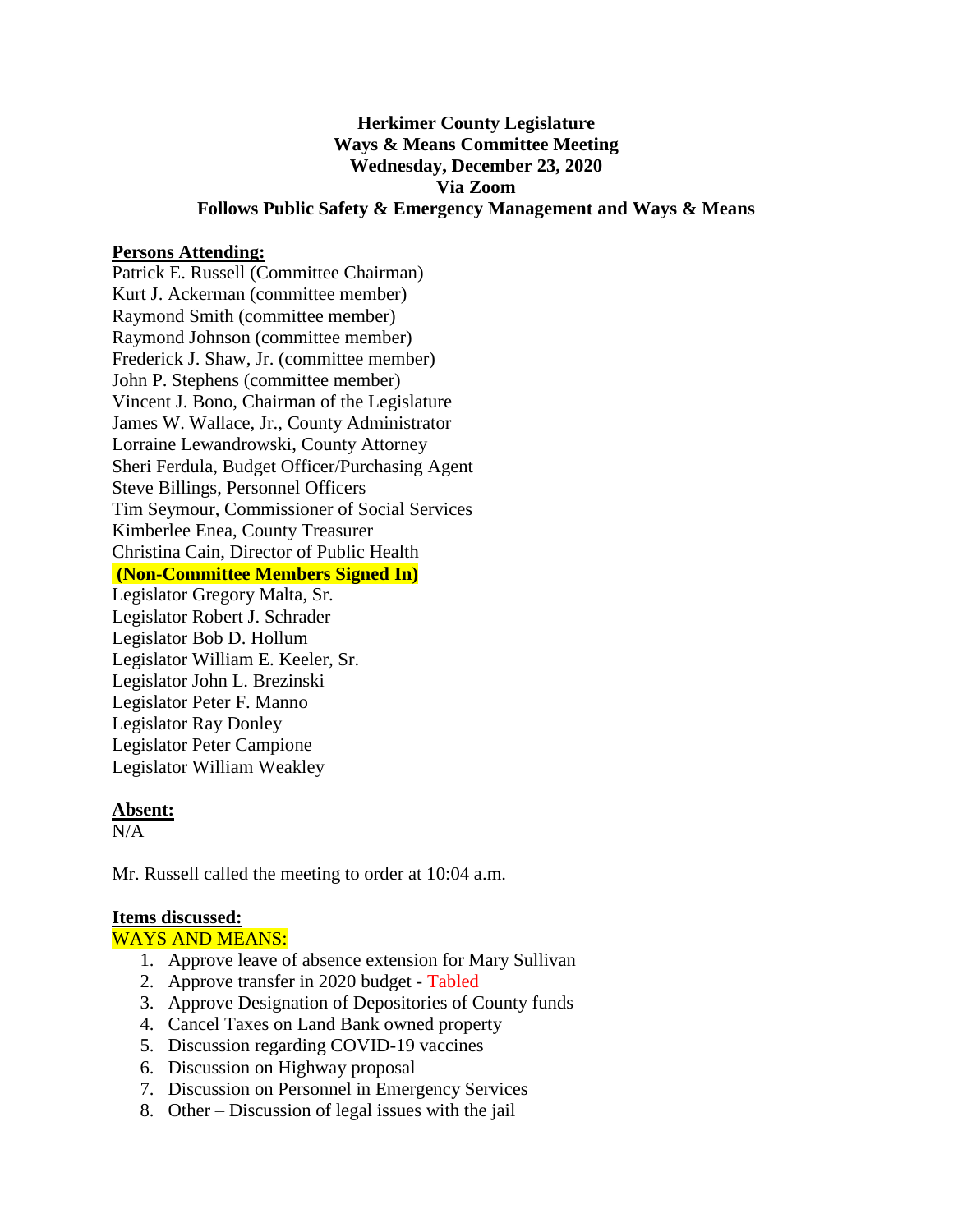## **Committee Vote Record:**

WAYS & MEANS:

Mr. Russell: "First thing on the agenda is approve leave of absence extension for Mary Sullivan

Item #1 - On motion of Mr. Smith, seconded by Mr. Shaw, Item #1 was voted on, approved and moved for Resolution. Unanimous.

Mr. Russell: "Number two approve transfers in 2020 budget."

Mr. Schrader: "Mr. Chairman, what are the transfers? I don't have the paper in front of me."

Mr. Russell: "This is the County promotion one."

Mr. Bono: "And what is the \$100,000 for?"

Mr. Schrader: "I thought that was pulled?"

Mr. Russell: "To be honest I do not have enough information on this right now. I've been trying to talk with folks, they are not around and I cannot give you an exact detail on what I think should be done. I'm hoping that if COVID gets better that we have some money to promote for the County. That's my intention but I do not have a plan. I am up to what the committee would like to see and do. We could probably do something next year. My intent was to try and get it out of this year's budget but frankly, like I said, I don't have a plan. I'm being told that things to do with social media can actually be cheaper than originally discussed. My concern is how much possibly it would cost to do any kind of TV or anything of that nature. How we want to handle it, if we want to handle it I'm fine with it either way. Normally I would be saying to you, if somebody else brought this up and didn't have answers like I don't have answers then I would wait and say when you have answers then we can talk about it. My only issue is, would it be better to take something out of this year's budget."

Jim Wallace: "Mr. Chairman, we still could do that on the 27<sup>th</sup>, the next full board meeting."

Mr. Russell: "Of January?"

Jim Wallace: "Yes. The books aren't closed so I don't know if that gives you enough time."

Mr. Russell: "Well, it gives me more time to try and come up with a plan."

Mr. Bono: "Mr. Chairman, would this be a County wide promotion?"

Mr. Russell: "Yes, that's what I would be looking at."

Mr. Bono: "Don't we have Pat and Jim maybe, don't we have \$82,000 of \$83,000 built into the budget for County promotion. I know some of that is spoken for but what's the break down on that? And how is that used?"

Jim Wallace: "The majority, Jim, is the \$40,000 for the "I Love NY program". There is money that goes up North and there is money that goes to the chamber for the rest of it."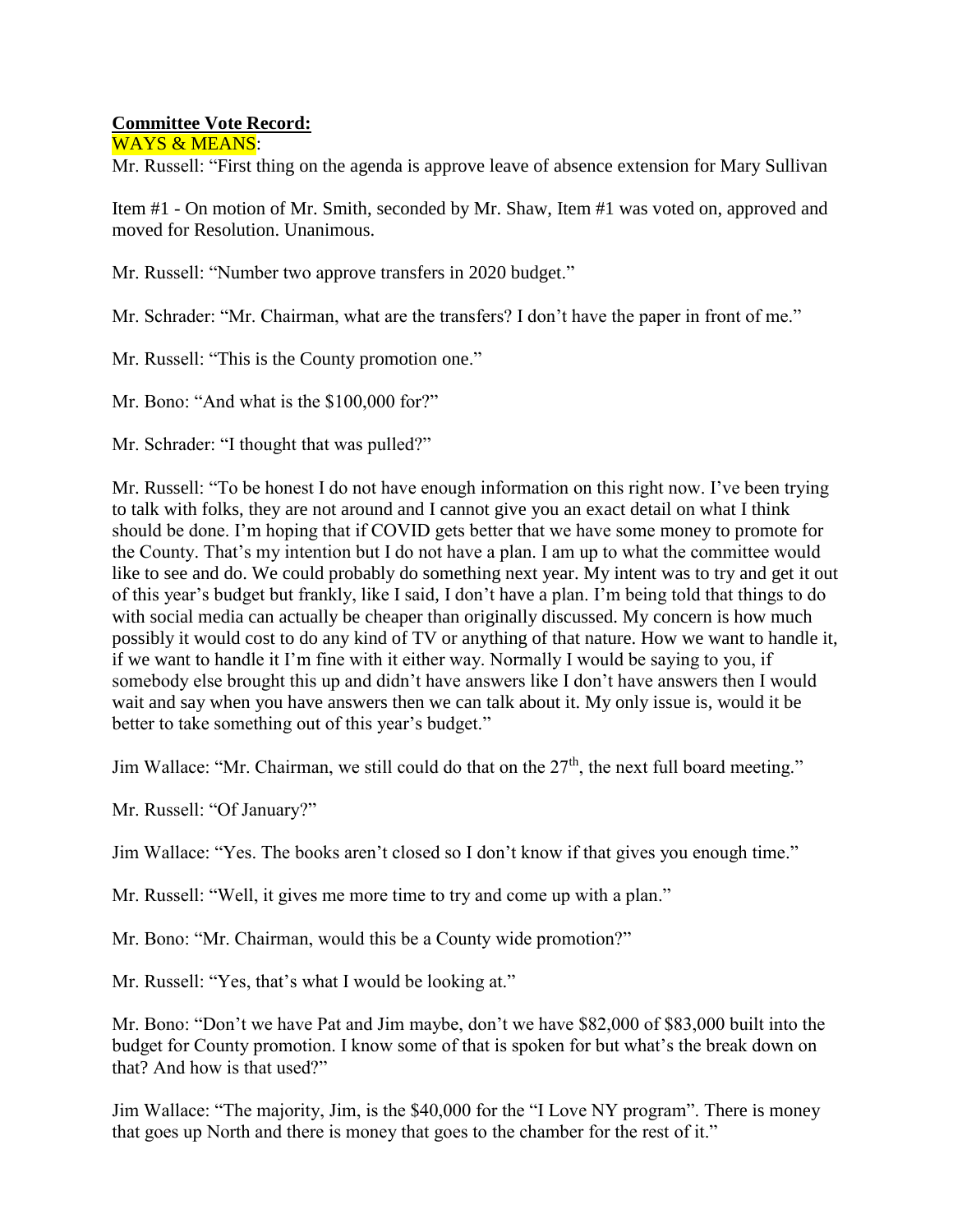Mr. Bono: "So this would be an additional \$100,000 on top of that?"

Jim Wallace: "That's my understanding."

Mr. Russell: "Yes, for promotion."

Mr. Bono: "We haven't used that though correct? We haven't used that whole \$82,000 in quite a while if I'm not mistaken."

Jim Wallace: "Well, we just re-appropriated that. We have never appropriated the \$40,000 for the "I Love NY program". We just did that last year and we did it again this year."

Mr. Russell: "It's entirely different, that program."

Mr. Bono: I'm not in opposition to having a county wide promotion but I think like you said Pat a plan is definitely needed. I don't know if you are going to be able to get that together on the  $27<sup>th</sup>$ . That's short notice but certainly with COVID involved, we don't know if things are going to get shut down. Is it worth it to invest right now in this project with COVID being a potential shup down for economic development or …?"

Mr. Russell: "I was hoping it would be something for if COVID let up. It doesn't make any sense to try and do any real promotion if COVID is still here."

Mr. Bono: "Do we want to table this?"

Mr. Russell: "It can be tabled however my only concern was again, we can talk about it as Jim said on the 27<sup>th</sup> whether we take it out of this year's budget versus trying to do something for next year."

Mr. Shaw: "Pat, wouldn't it make sense, since we already give \$40,000 to the I Love NY, to get all parties together so we are all going in the same direction for a change?"

Mr. Russell: "Yes, that would make a lot of sense. The issue is though is I don't see where, in looking at their numbers from previous years, I don't see where they are putting a lot of money into promotions at all. Either one in terms of what they are doing with our money."

Mr. Bono: "And Pat, this would go under Planning and Development committee if I am not mistaken?"

Mr. Russell: "It would be both committees. So we have a motion to table so I need a second on that and I can second that myself. I wish I had more information for you. Unfortunately it didn't work out."

Item #2 – Discussion was held. On motion of Mr. Bono, seconded by Mr. Russell, Item #2 was tabled.

Mr. Russell: "Approve Designation of Depositories of County funds."

Mr. Smith: "Pat, I would like to know what TD Bank is."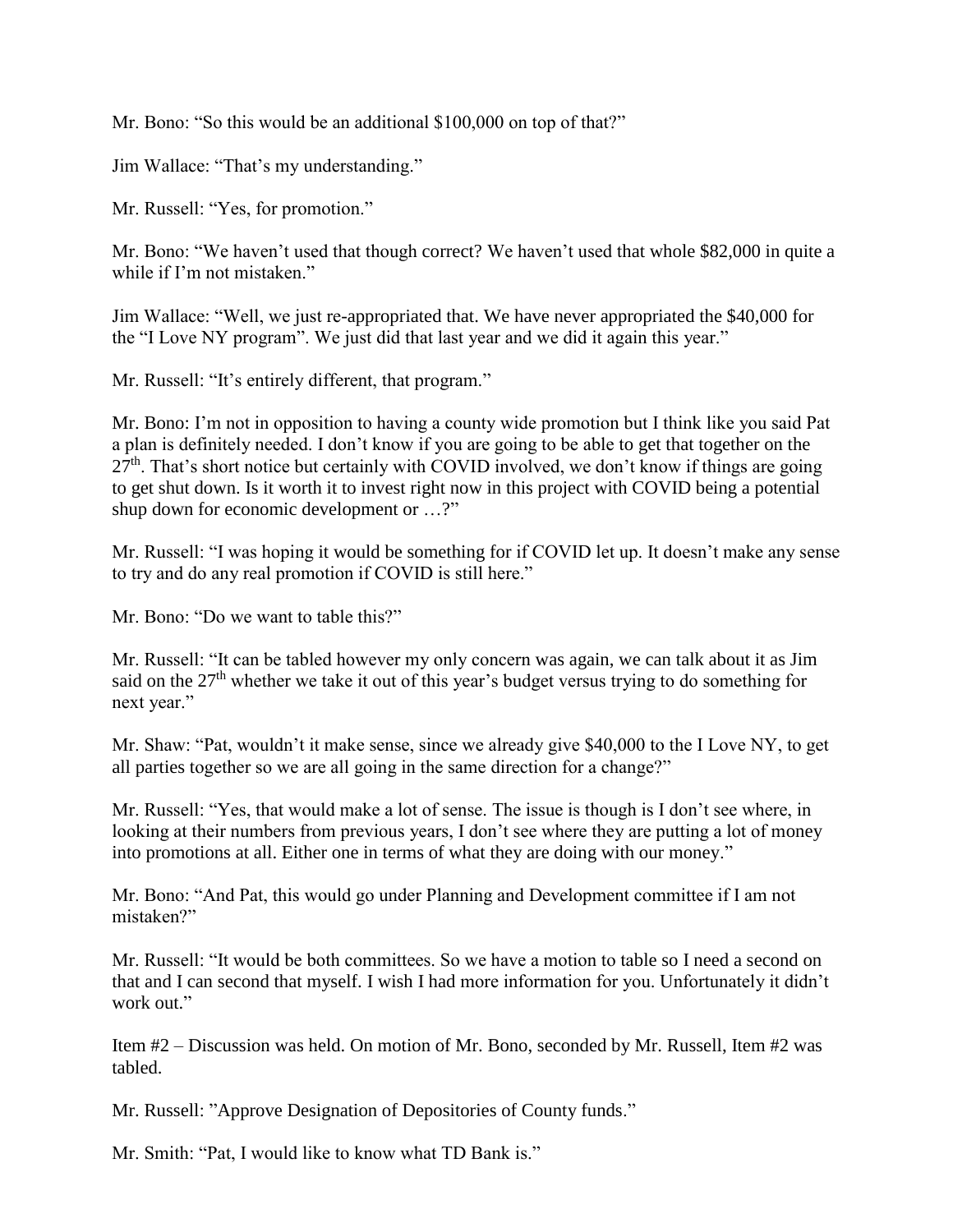Mr. Russell: "I don't know if Kim is on. Kim, are you on?"

Kim Enea: "I'm here. You guys approved TD Bank last year as one of our banks the County uses. They are actually providing the highest rate on liquid money that any bank around here is providing currently. So, I'm putting a little bit more of our cash flow there so we can access it when we need it but they are a nationally recognized bank that you guys already approved."

Mr. Smith: "What does the TD stand for?"

Kim Enea: "Toronto-Dominion Bank."

Mr. Smith: "Is it an American bank or a foreign bank?"

Kim Enea: "They have branches all throughout America but they are located in Canada mostly."

Mr. Smith: "Okay. Thank you."

Kim Enea: "You are welcome."

Mr. Russell: "Any other questions on that?"

Item #3 - On motion of Mr. Shaw, seconded by Mr. Stephens, Item #3 was voted on, approved and moved for Resolution. Unanimous.

Mr. Russell: "Number four cancel taxes on Land Bank owned property. Who is speaking on this?"

Jim Wallace: "I don't know if Lorraine is on but I know Kim is. I sat down with Kim the other day and we went through along with our Property Agent and basically guys our belief is there was a water bill on the books but was never paid so we received the \$40,000. We were actually clearing everything that we were owed so I think it's something we should do. Lorraine's got it where she will get the check before any of this happens so I think it's the right thing to do."

Lorraine Lewandrowski: "This is Lorraine. I asked them to give us the check in our hands before we cancel the tax lien."

Kim Enea: "And this is Kim. I will hold the check in escrow until the Resolution is signed."

Mr. Ackerman: "This is referring to the trailer park, correct?"

Mr. Russell: "Yes."

Mr. Ackerman: "If it's going to be used as a business and it's going to be tax exempt, how is that fair to every other business in the County?"

Mr. Russell: "That's going to be up to what the assessors do. I don't know if it's necessarily going to be tax exempt but we will have to see."

Mr. Ackerman: "Isn't that kind of what we are talking about here or no?"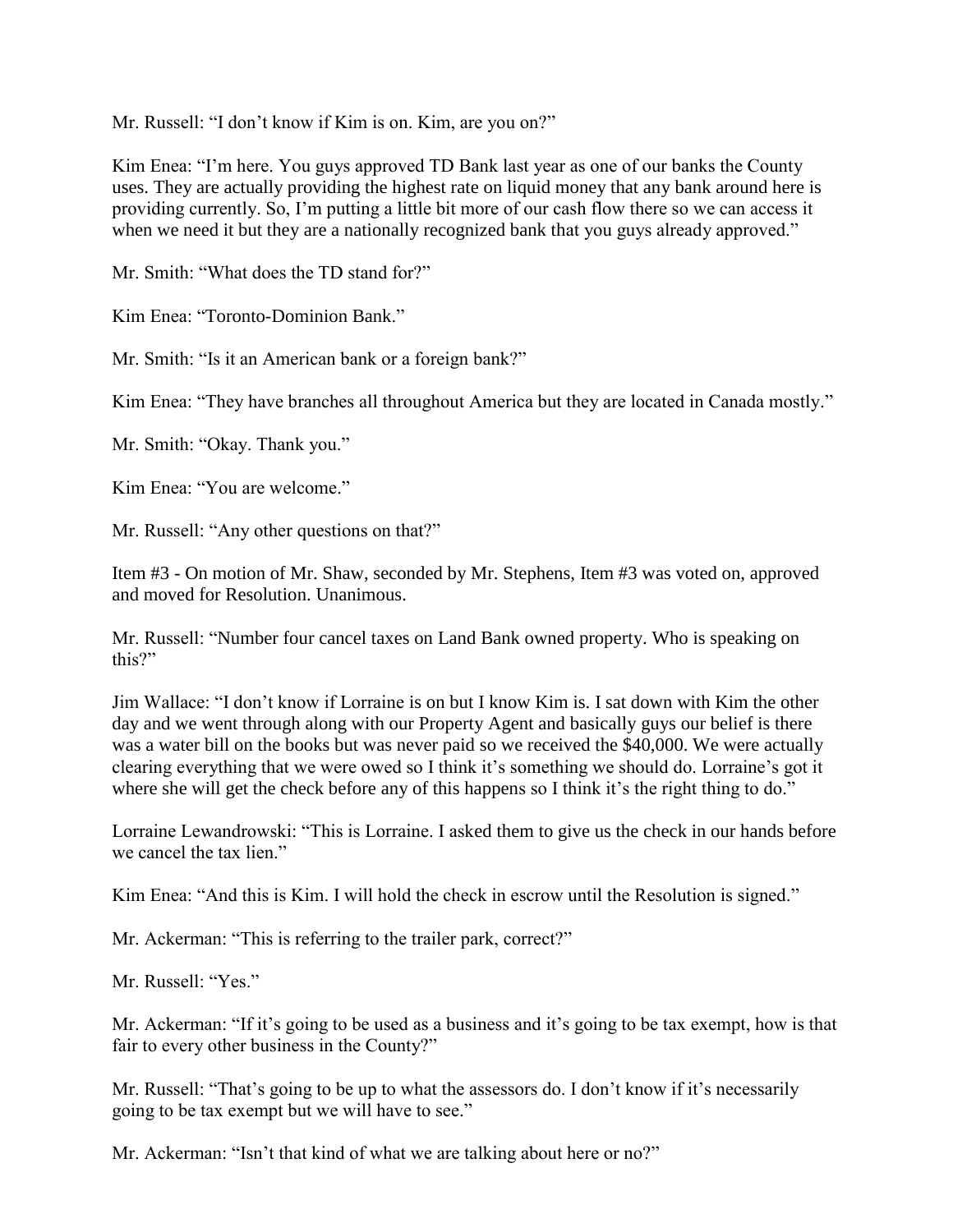Jim Wallace: "No. We are talking about our old lien, Kurt."

Mr. Ackerman: "Right."

Jim Wallace: "We are trying to make ourselves whole."

Mr. Ackerman: "So how much did you say it was, I'm sorry?"

Jim Wallace: "\$39,000 and some change and we are going to get a check for \$40,000."

Mr. Ackerman: "Correct. And I thought that once they paid the \$40,000 they would come off the tax roll, no?"

Jim Wallace: "That's my belief, yes. There are all different opinions on that but that's my belief."

Mr. Ackerman: "So for clarification are they tied together on this vote or no?"

Jim Wallace: "No, we have nothing to do with that. That is a State decision."

Mr. Ackerman: "So the \$40,000 is just to pay the arrears then whether they become tax exempt after that is another discussion?"

Jim Wallace: "Absolutely. I don't think you are a part of that discussion though."

Mr. Russell: "By State law they are tax exempt but the issue is, my issue is whether they can collect rents and all of that other things and still not have to pay on it."

Mr. Ackerman: "Well how did they get this property? We gave it to them?"

Lorraine Lewandrowski: "No, this is Lorraine. They purchased it from the private property owner."

Mr. Ackerman: "Is there anything we can pass going forward that restricts them from taking properties like this then if they become tax exempt on this property? Is there anything we can do to block it in the future because I don't think that's fair to every other person that's trying to make a living out there?"

Lorraine Lewandrowski: "I did say to Tolga that I did object. It's problematic that the property would be forever tax exempt. I will read you his email: Lastly I will reiterate that it is in the interest of the Land Bank to get the park back on the tax roll. This is our mission and the park could become via like a Home Owners Association once on solid ground. The Home Owner's Association would be formed and the residents would be charged a monthly fee which would go to water, sewer, and taxes and maintenance. This is the long term goal for the park and has been so that's just an email from Tolga. I did have that conversation with him Kurt because you guys had mentioned that to me before."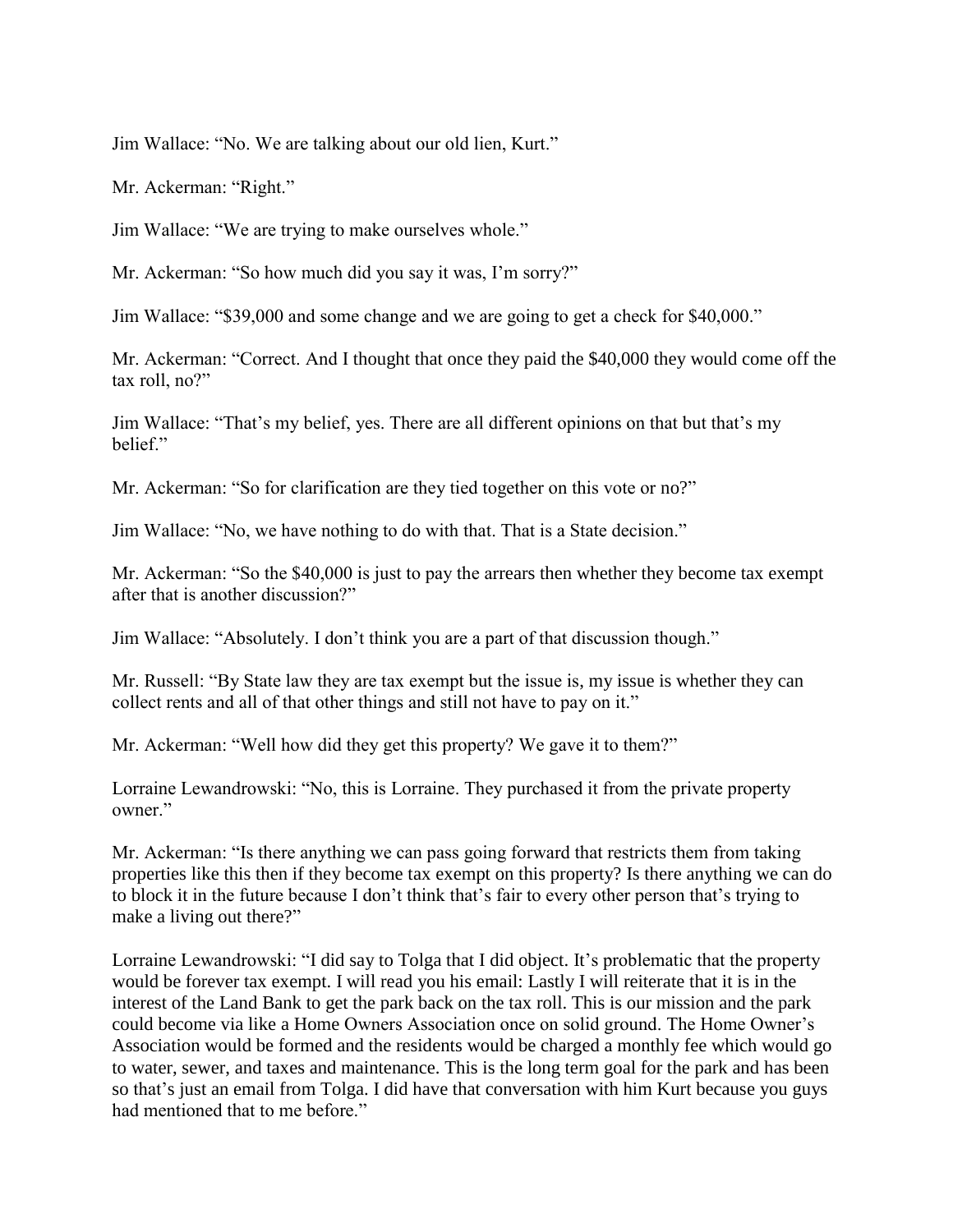Mr. Ackerman: "And I appreciate that and I know there are quite a few properties that they are sitting idle on for a period of time now and I think that's where I have an issue. If they showed that they were taking properties and turning them over in a year or the majority of them, I would be okay with this but being that they are not I have an issue with it because now how many properties are off the tax roll in this County that now have to go back on the tax payers?"

Lorraine Lewandrowski: "I can provide you with that list. It was attached to the Inter-municipal Agreement that we did when we got out of the Land Bank so if you want I can email that to you. A lot of them are junk. I tried to add them up of the assessed value of all of these parcels. Some of them are empty lots or dilapidated houses at this point. I think the only one that has any value is the one where their office is. I will try and get you that list then you can look it over for yourself too."

Mr. Ackerman: "Yes, because there are a lot of questions that I have regarding this. They are receiving a lot of money on the backend to do a lot of this work and it doesn't seem like a lot of these properties are moving forward. I'm curious where that money is going."

Mr. Russell: "Well, that's true but I think on this one we need to determine whether we want to take the offer through the State and them or not and I think we already decided we were going to. It's just the matter of how much money."

Mr. Ackerman: "Right but I just don't to… like Jim said, as long as it's not tied to them taking the property and becoming tax exempt, I'm okay with that but if it's tied to it then I'm not."

Mr. Russell: "Well, we don't determine tax exemptions. That's the issue."

Mr. Ackerman: "We do when we grant them the properties though. If they are not moving forward, I think we should review all of the properties and if they are not doing anything with these properties we should cease to give them anymore from the County at least and then maybe advocate to all of the municipalities as well."

Mr. Russell: "I don't have a problem with that, I'm just trying to get through this motion. I totally agree with you."

Mr. Ackerman: "I appreciate it. Thank you."

Mr. Smith: "Pat, when this was brought up before in committee and we voted on it I voted no on that proposal and I will be voting no on this too."

Mr. Russell: "Okay. Any other discussion?"

Mr. Ackerman: "Yes, one more. I just want to be clear, we are strictly voting on receiving the \$40,000 for the back water bill, correct?"

Jim Wallace: "I apologize, Kurt. The water bill was never a part of that. It was never paid back. Never charged, never paid so that is not part of the issue. It's the taxes and the interest. We would remain whole for that. That is what we are voting on. That that lien would go away."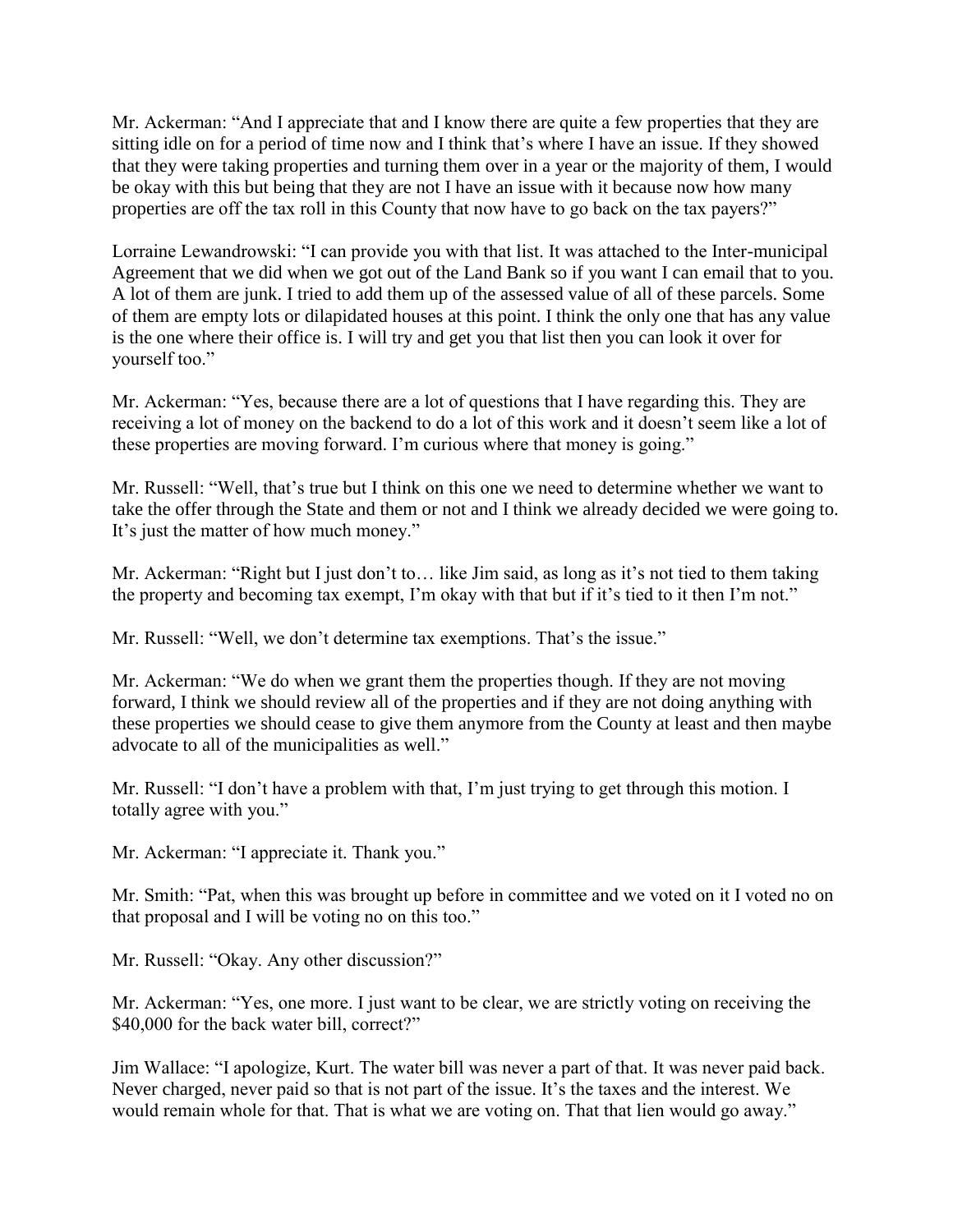Lorraine Lewandrowski: "It was \$36,646 in actual taxes and then there was interest on top of that so we are getting the money that we made them whole on plus a portion of the interest and penalties."

Jim Wallace: "Can I just clarify that? We are getting it all back because the \$8,300 on the water bill was never paid."

Mr. Ackerman: "Ok. I got it."

Lorraine Lewandrowski: "Okay, so we are making more money."

Jim Wallace: "So we are under \$40,000."

Mr. Ackerman: "Jim, I guess the question is, anyone that pays back taxes on properties with the penalties, we don't usually pass it here, so why if this isn't tied to anything else, why are we passing it here?"

Jim Wallace: "They are looking for that agreement, Kurt. The State is."

Mr. Ackerman: "The agreement for what Jim?"

Jim Wallace: "That the lien is clear. To be honest with you Kurt, up until probably, Kim jump in, about a week or so ago we thought we were taking a little bit of a hit until we really researched the water bill."

Mr. Smith: "You know when we do this for individuals, if we allow them to pay their back bills we always assess them three times what they owe us and here we are letting these people sack them out of money."

Mr. Stephens: "Didn't we get rid of that though? The three times?"

Mr. Shaw: "No."

Mr. Stephens: "No. I thought we did."

Kim Enea: "You guys stopped doing the three times amount a few years ago by Resolution."

Jim Wallace: "Right. Plus this is a little bit different. This is just redeeming what the taxes were."

Mr. Johnson: "That's all the State is looking to pay too, right Jim Wallace? They are only going to give the \$40,000. "

Jim Wallace: "Right, but they are making us whole which is a good thing."

Mr. Johnson: "Right. Kind of take the money and run I guess."

Jim Wallace: "And this was one of those properties that is hanging out there which makes it a little different. They didn't get it from us guys, they got it from the property owner."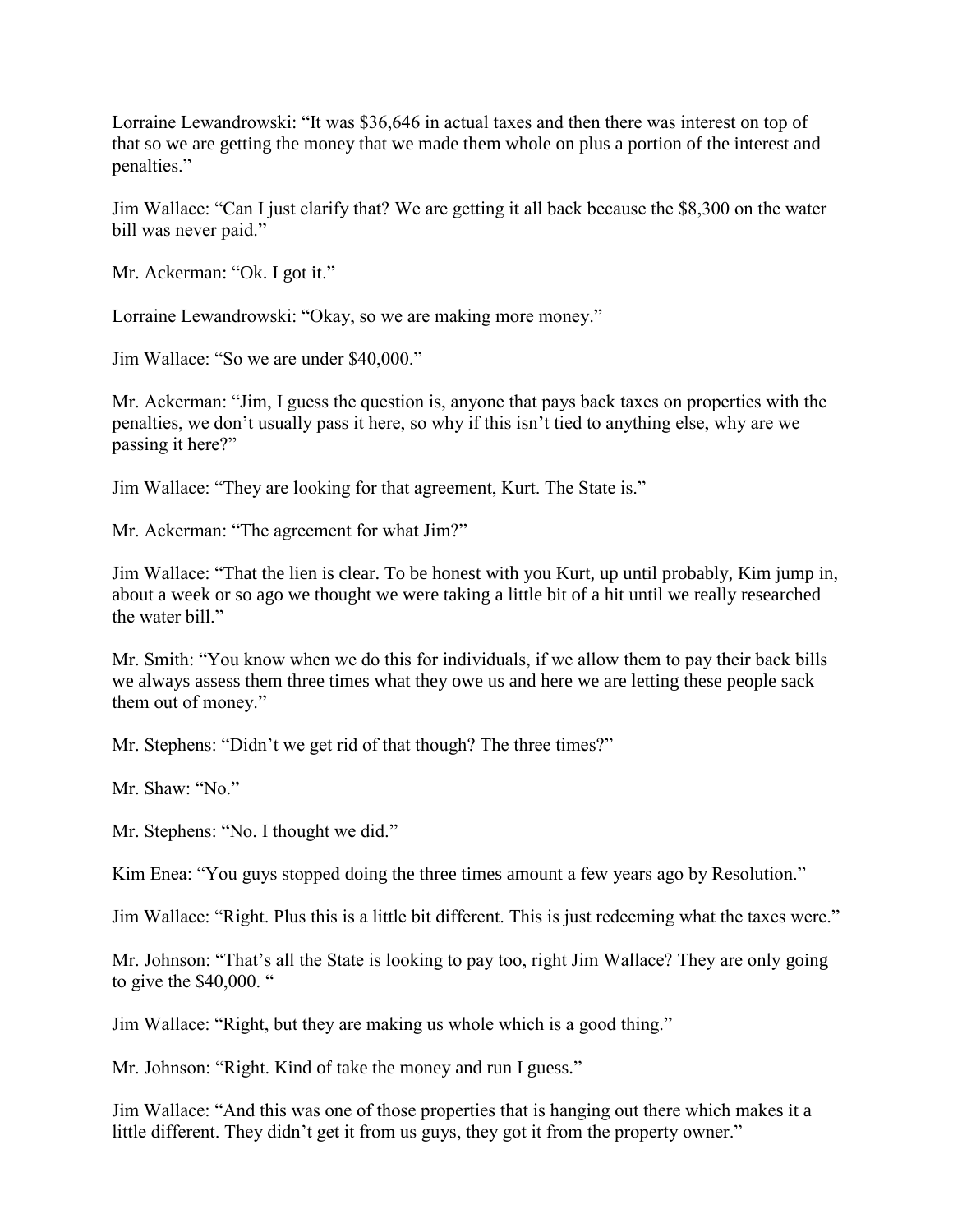Mr. Johnson: "They bought it from our auction from the gentleman that walked away from it."

Mr. Bono: "Let's get the money and hope that the assessor…"

Mr. Ackerman: "They bought that at our auction?"

Lorraine Lewandrowski: "They bought it from the property owner."

Mr. Ackerman: "Alright, because at the auction there wouldn't be any debt. We would have already wiped it."

Lorraine Lewandrowski: "Correct."

Jim Wallace: "Right, except for Federal."

Mr. Ackerman: "I just want to make sure I have the right information. As long as it's not tied to them coming off of the tax roll I am good."

Mr. Bono: "Mr. Chairman, I would think that the assessor would treat this like any other property. Sort of like the ARC, they are tax exempt in whole by their mission statement but any enterprise that they delve into, that is for profit such has land lording, for instance, the IDA is over at their building on German Street along with other businesses, hairdressers and gyms and other things. They must pay taxes on that portion of the property the way I understand it. I would hope that this property would be in the same boat. Especially when the States investing a loan I think is 1.6 million dollars in infrastructure over there, whether it be sewer upgrades or actually home too. Those are homes, those are real property. They would be subject to ..."

Mr. Ackerman: "How many homes are in there Jim?"

Mr. Bono: "I think there is six or seven. There is eight lots, I believe, eight or ten lots and there is only maybe six or seven right now. I would hope that they would pay property tax. Maybe we can find that out before better than later."

Mr. Ackerman: "We are looking at \$200,000 a trailer. Is that what we are talking about here?"

Mr. Bono: "No, they are probably about \$50,000 a home and that's \$450,000 total but they are talking about sewer upgrades, put a fancy septic system in with a greenhouse and to evaporate the water. To me it's wasted money. It's really crazy money on a footprint that is the size of a postage stamp. I'm in the business guys, you know that and I could buy two or three parks for 1.6 million dollars let alone eight lots that's the size of a couple acres on a side hill no less but that's what the State wants to do. If they are willing to pay the taxes on those homes and in infrastructure upgrades then so be it."

Mr. Russell: "Right now we need to make the decision on whether we are going to take the money or not and then the other things we can chat about within the various committees. Do I have any motion's Jim?"

Jim Wallace: "Yes."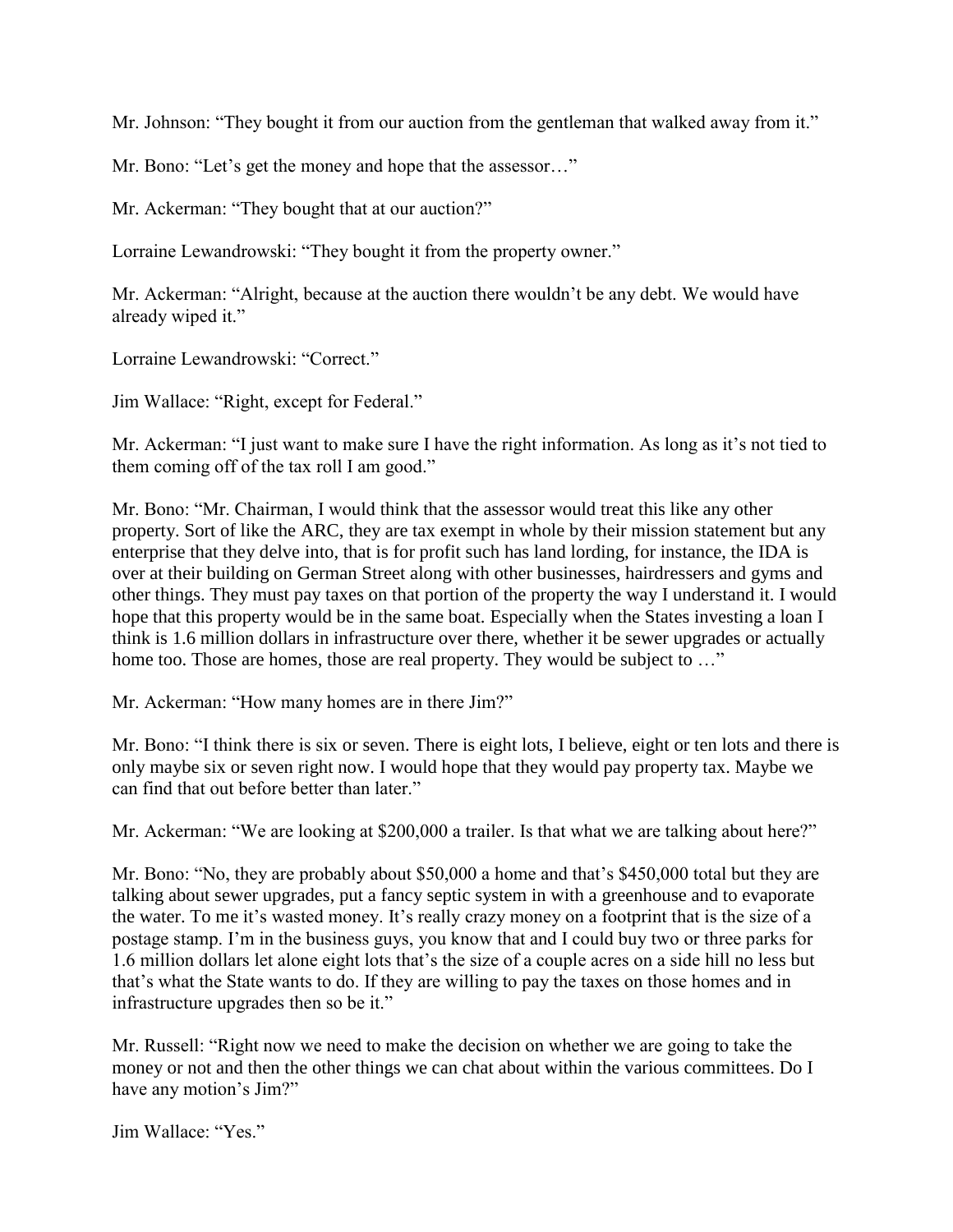Mr. Russell: "Any other discussion on this?"

Item #4 - On motion of Mr. Johnson, seconded by Mr. Stephens, Item #4 was voted on, approved and moved for Resolution. Yes: Russell, Ackerman, Johnson, Shaw, Stephens, Bono (6). No: Smith  $(1)$ .

Mr. Russell: "Number five discussion regarding COVID-19 vaccines. Is that going to you Jim?"

Jim Wallace: "Can Steve handle that?"

Mr. Russell: "Can you Steve?"

Steve Billings: "I can. Excellus has reached out to us regarding the COVID-19 vaccine that's going to be coming out and whether or not it's something we want our health insurance to cover. Let me just go through a few details with you. The vaccine itself, the actual vial is covered by the Federal Government. This would be the cost to administer that vaccine. Meaning, if you go to Public Health or you go to a Walgreens, there may be a charge for them to administer the vaccine. The way it stands right now the Federal Government is requiring all non-grandfathered plans to cover this in full. We are a grandfathered plan so it is our option. Two out of three of our health insurance plans right now do not cover adult immunizations which this would fall under. So the question is, do we want to amend our plan to cover the COVID vaccine, administration of it, and our PPO plan and our Classic Blue plan? Potential cost is about \$12,000. That is probably your maximum, close to your maximum liability on this. I know there was some discussion regarding flu shots and why don't we cover those or do we so I felt the need to bring this forward to see if we wanted to amend our two plans to cover this."

Mr. Bono: "Mr. Chairman, I think it would be worthwhile to do this in light of the pandemic and everything that is happening. I think it's the prudent thing to do for \$12,000. I don't think anybody should question it. I'd like to make a motion to implement it. It's \$12,000. Well worth it."

Mr. Russell: "It's going to be the one time, right Steve that we are talking about?"

Steve Billings: "As far as I know that would be for this year."

Mr. Russell: "I don't know if they are going to be charging for everybody. Any other questions?"

Jim Wallace: "Steve, does this hurt anything with our grandfathering?"

Steve Billings: "That's a great question. I checked with Excellus yesterday to make sure because we want to keep our grandfather status and I was told it does not affect our status."

Jim Wallace: "Thank you. Thank you Mr. Chairman."

Mr. Russell: "Any other questions?"

Mr. Schrader: "Mr. Chairman, so Steve, this covers all Herkimer County employees?"

Steve Billings: "Employees that have our health insurance."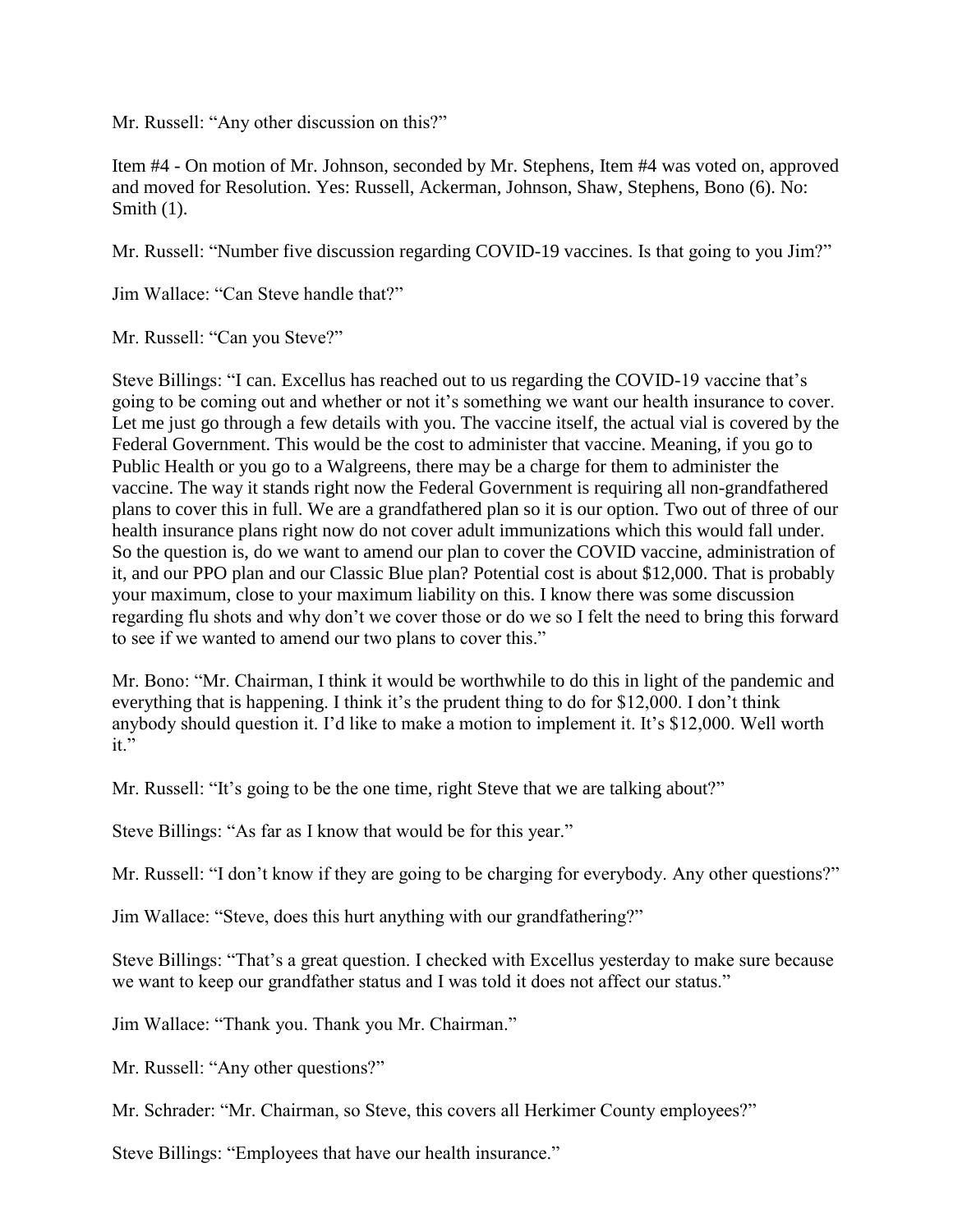Mr. Schrader: "Okay. The only reason I ask that Pat and Steve, is I had a situation yesterday with one of my constituents that works at Remington, which is laid off and they have no health insurance. His wife just got COVID so I'm just wondering what's out there to help out the unemployed people with this also."

Mr. Russell: "I'm not sure. Maybe Public Health would know of something."

Mr. Schrader: "Okay. Yes I talked with Christina yesterday and she did not seem to think there was anything out there for anyone right now."

Mr. Bono: "I'm assuming that this is going to be free to those people that can't afford it being a National pandemic, International pandemic. I would hope that it would be available to everybody. We can work the back door on that and get some answers."

Mr. Schrader: "Because you know what I am saying Mr. Chairman, I mean we all represent the people that work at Remington and a lot of them couldn't afford the insurance plan that they were offering. I'm sure I am probably not going to be the only one that this is brought up to."

Mr. Russell: "The fact that we are doing it, you mean?"

Mr. Schrader: "No. That fact that they don't have insurance Pat, and they can't afford to get this vaccination to prevent them from getting sick or whatever. If it even does that."

Mr. Russell: "Yes. I'm not sure. The vaccination is free. In our case it's whether they charge an injection fee."

Mr. Schrader: "Right, the delivery fee."

Jim Wallace: "Steve, can you speak to that? The first dose and the second dose so far what we know?"

Steve Billings: "Sure. My understanding is the vaccine as of right now is two doses. You have to get one shot and then I think a couple weeks later you get the second dose. Excellus is giving us some estimates on what they believe is going to be the charge and it's around \$45 for the two shots in total."

Mr. Russell: "So some of it is going to go to our Public Health Department, right?"

Jim Wallace: "I think the majority Pat, they are trying to go through the hospitals for the hospital workers and nursing homes, EMS people and they are going to try and use the pharmacies for the majority of other people. I'm sure Christina will be brought into it with her PODs at some point but it's very unclear at this point. But again that is a Federal decision through the State. We are just ready to help wherever we can."

Mr. Russell: "Any other questions?"

Item #5 - On motion of Mr. Bono, seconded by Mr. Johnson, Item #5 was voted on, approved and moved for Resolution. Unanimous.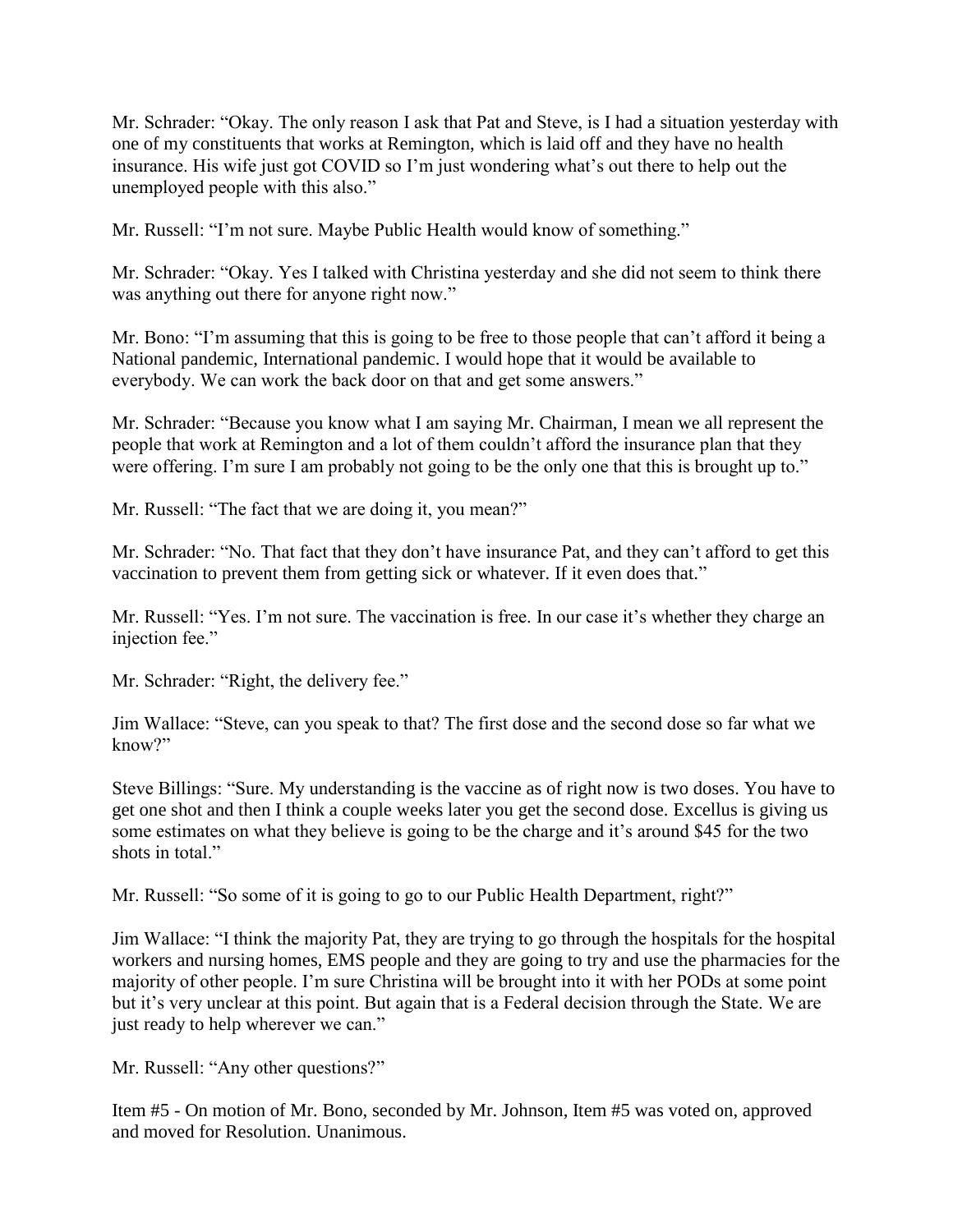Mr. Russell: "Discussion on Highway proposal and discussion on personnel in Emergency Services, are both of those executive session?"

Jim Wallace: "Yes they are."

Mr. Russell: "Is there any other thing?"

Mr. Bono: "Yes Pat. In regard to Broadband, when I gave my speech last year as Chairman the first meeting we had in January, I had mentioned Broadband. An opportunity arose through the IDA where we had a company come in and give a presentation to John Piseck and I last week or the week before, they gave us a presentation about Broadband and what they could do to survey the County. It's a company called ECC Technologies and pretty much what they would do is come in and give an inventory of the Broadband infrastructure in the County. I know we all serve populations and areas in the County that either lack Broadband, they are served by Broadband, underserved or not served at all. This company would come in and pretty much do an inventory. They would tell you where fiber is, where COAX is, where the copper lines are and they would give soup to nuts type thing. They would do a map, collected data, put in a GIS system. They would identify owners of the companies so it would be a comprehensive survey that the County could use as a tool to go forward and apply for grants to increase Broadband. And the cost, they did send us a proposal this morning. I looked at it briefly and I think John Piseck is on the line too if John could speak. It's around \$66,000. I know that's a number that I think would be well worth the investment and I would love to entertain them if we could either bring them in and you could listen to them on what they would do. Whether we do it at the IDA level or at the County level. I think it's a County problem so I would like to see the County invest in this if that's the pleasure of the board. Again, we all hear that complaint time and time again. Get me Broadband and it's not just for entertainment purposes, it's for education and our kids, especially with the advent of this pandemic. You know, learning from home, economic development is another issue. Our businesses need high speed internet to compete. What's your pleasure? Would you allow John to speak if he has anything more?"

Mr. Russell: "I know that they did something in the North Country, the northern part. I think they have already done some surveys and stuff so I don't want it to be redundant. I'm not sure who to talk to on that."

Mr. Bono: "But how comprehensive Pat, any idea?"

Mr. Russell: "I don't have any idea. Maybe we could call the Town of Webb."

Mr. Bono: "Okay."

Mr. Russell: "They are not open now. The Town of Webb is closed. We have cases of COVID here. That's part of the reason why I couldn't get some information."

John Piseck: "I believe I could answer that question Mr. Chairman."

Mr. Russell: "That's right. You were part of it. Go ahead"

John Piseck: "So one of the other major things that we would be looking at for this is telemedicine that we know has become a large part over COVID times. Right now, this company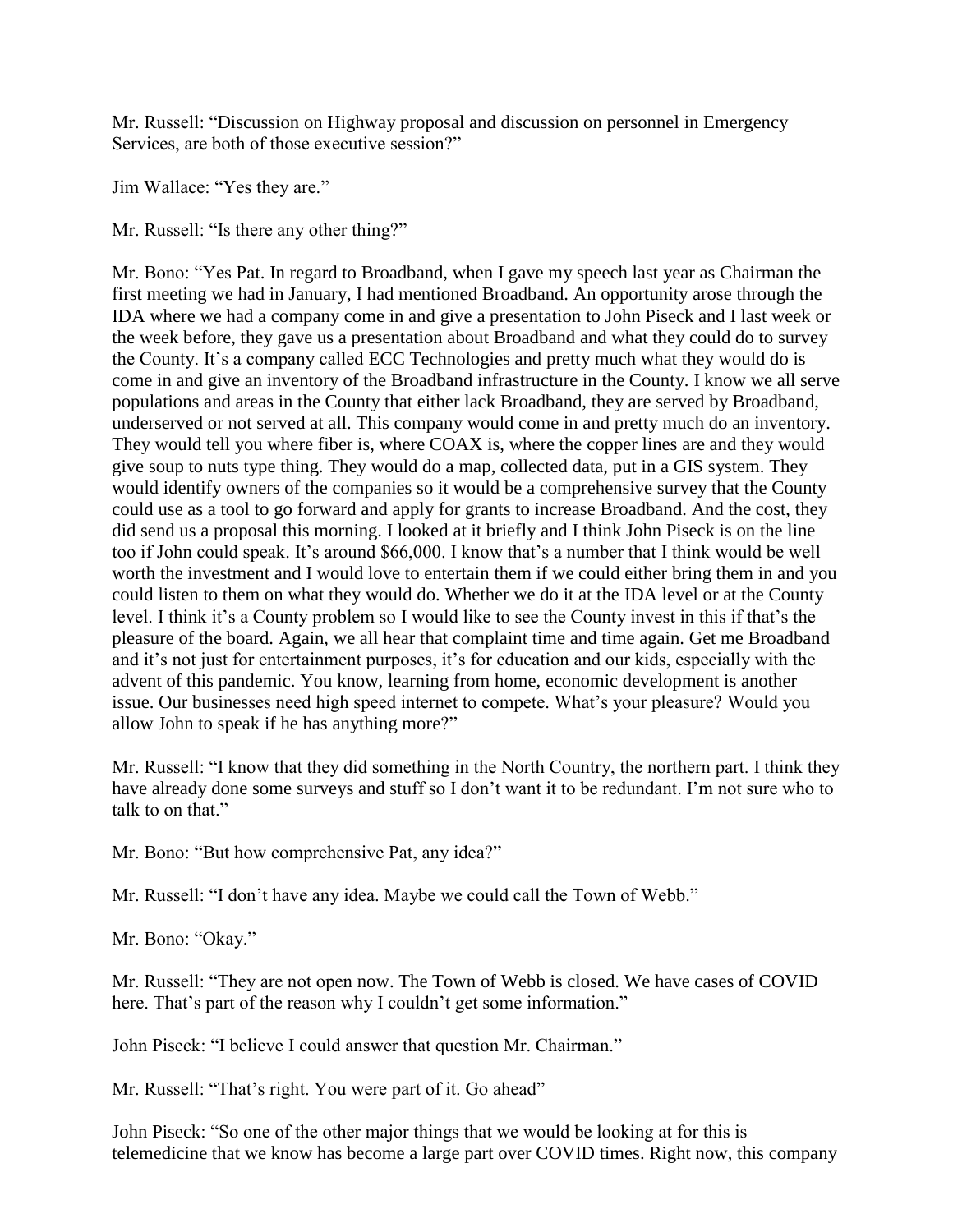ECC is working with DANK which is part of the Adirondack Park that is working with Jefferson, St. Lawrence and Lewis Counties on their fiber study. They have also completed one with Madison County. What this study would actually do is put some boots on the ground and measure the different areas and where we have Broadband and where they say it is. New York State Public Service Commission will say a town has Broadband if it's brought to a certain point within the town not connecting every end user so we felt as if that would be important here. I know Mr. Wallace is aware of it and I have included him on several of the emails that the MVEDD received some CARES Act funding to help support this study however we are not sure in what direction they are going to go in that. But the other day, two days ago, or whenever the new CARES Act is going to be released, there is additional funding in there. We would fight for our share to do some of this study. There is also a separate option on here for telecommunication profiles that the IDA would do in conjunction with this with our business parks and areas that we feel are good for development. This firm is very well known. They are really well known to DANK which does do their homework on what they are trying to do and trying to do things in the Adirondack Park, as Mr. Russell knows, is very difficult. With this study that would be done that would help, as Mr. Bono said, us to go after additional grant funding especially through the USDA that does have funding available to put in the Broadband for a study like this and I also talked to our consultant that's doing the County wide study that you are working in with the Community Foundation and all of the municipalities and he said this would be an excellent tie in with the data that he has collected and he is not going as deep in the weeds as this study is. That's all I pretty much have to say on the topic but if anybody has questions I am happy to answer."

Mr. Campione: "Mr. Russell, can I speak for a minute?"

Mr. Russell: "You can."

Mr. Campione: "I am a perfect example of this problem. I just missed three quarters of the meeting because I have no Broadband. I have what they call a Jetpack that works when it feels like it and sometimes it doesn't work so I really think we need to look into this. Thank you."

Mr. Russell: "Yes. I don't disagree. I know people up here would like it. I think they brought in some, I don't know what kind of lines they are called, cost a lot of money to connect it. Somebody has a question. Is it Fred?"

Mr. Shaw: "Yes. I have a question for John. What percent of that study do you think you can get grant money for?"

John Piseck: "Well, for the individual study it is hard to say because the money that came in to MVEDD is for the six County regions. Mr. Wallace might be better prepared to answer that question. They actually added an individual that is supporting this and there have been other requests for that grant money. I would have to say, and maybe like I said, Mr. Wallace might have a better handle on what he thinks we could get."

Mr. Russell: "Jim had to go get some information. He will be back."

John Piseck: "I will speak for him then. I'm only kidding. He is the Chairman or the President of the MVEDD and I have also reached out to EDGE to see if they were interested in partnering in something too just on the funding. Not that our scope of a project would be with them but if we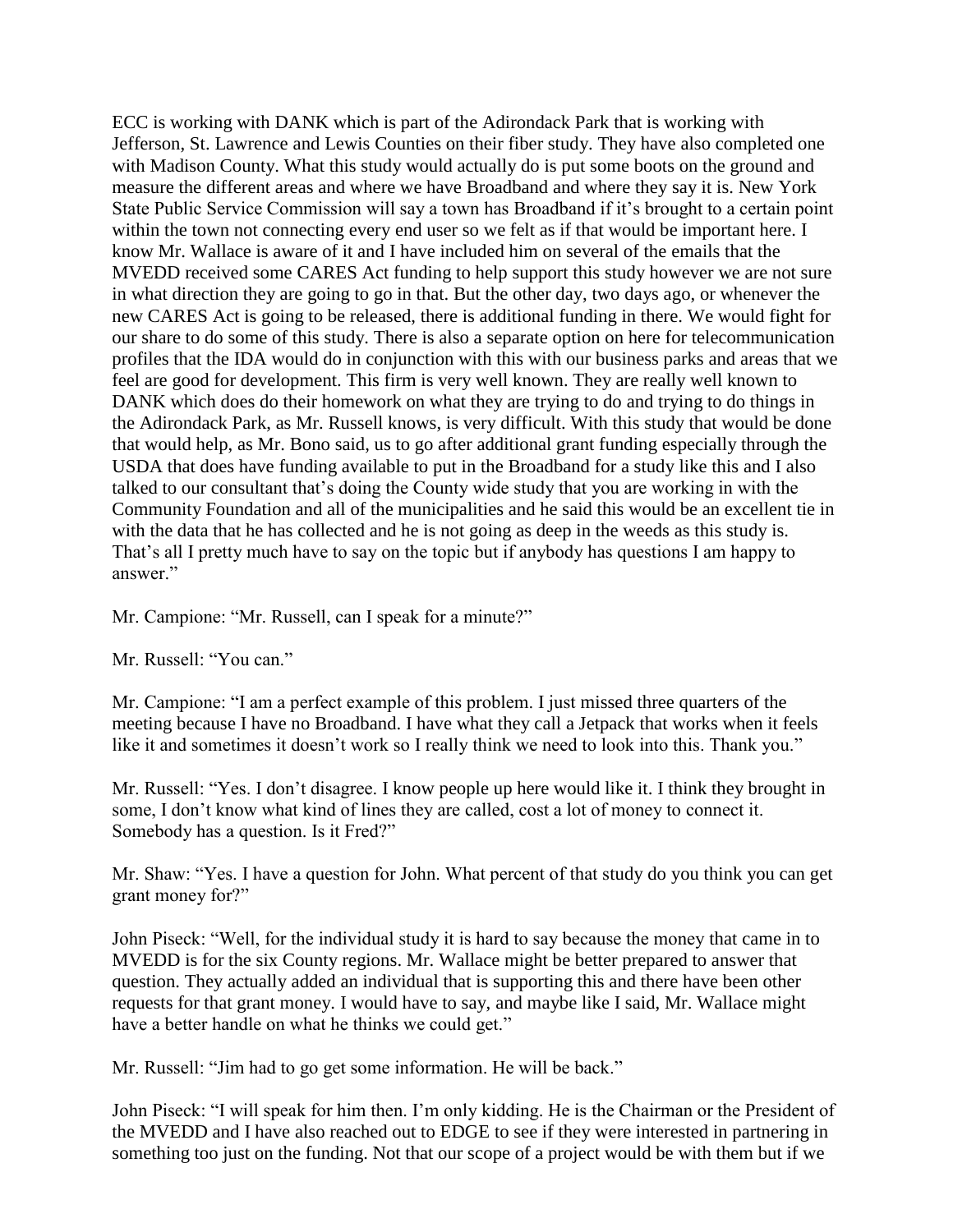both applied for funding, similar funding, we could probably get that over the other communities."

Mr. Russell: "So when do they want to do this study?"

John Piseck: "They can do this study anytime. They have the availability. They are a large organization. They could start relatively shortly on this and this would just add to all of the other things that we are doing that kind of separate us now to get more enticement or other distribution, houses and manufacturing."

Mr. Russell: "So it sounds like we would rather do it sooner than later."

John Piseck: "Well the other thing too Pat, since DANKs doing this and they are doing DANKs, maybe we could steal some stuff from them. That was my hope."

Mr. Russell: "Well, me too. I mentioned it but…"

Mr. Johnson: "Mr. Chairman, I have a question. We fund the \$66,000, whose committee does that fall under or are we just paying the bill?"

Mr. Russell: "With money it would be Ways and Means. I'm not sure if there is another, Planning and Development or who else would be on it."

John Piseck: "Patrick, can I ask a question?"

Mr. Russell: "Sure you can."

John Piseck: "The Legislature I believe the study would help every constituent within all of your districts but there has to be a way to, not only manage the information we get but to go after different grants to help bring the Broadband to those homes. We are more than happy after we had a brief discussion, myself and Mr. Bono, to support this and run with it anyway that you all would like."

Jim Wallace: "And Ray, to answer your question, it would be Planning and Development."

Mr. Johnson: "Thanks Jim."

Mr. Bono: "Pat, we can bring them in and grill the company but from what they showed us, I mean it was pretty in depth. It was really in the weeds."

Jim Wallace: "I think you would have to do that, right? Bring them in."

Mr. Bono: "Yes. I have no objection to that and you can ask them any question but this is a question we get asked all of the time as Legislators. I need better Broadband and to John's point, telemedicine is a new thing. It's not just Public Health, it's Mental Health too. The Sheriff and the Courts all can use this to make our County much more efficient. I think it's time and potentially money well spent."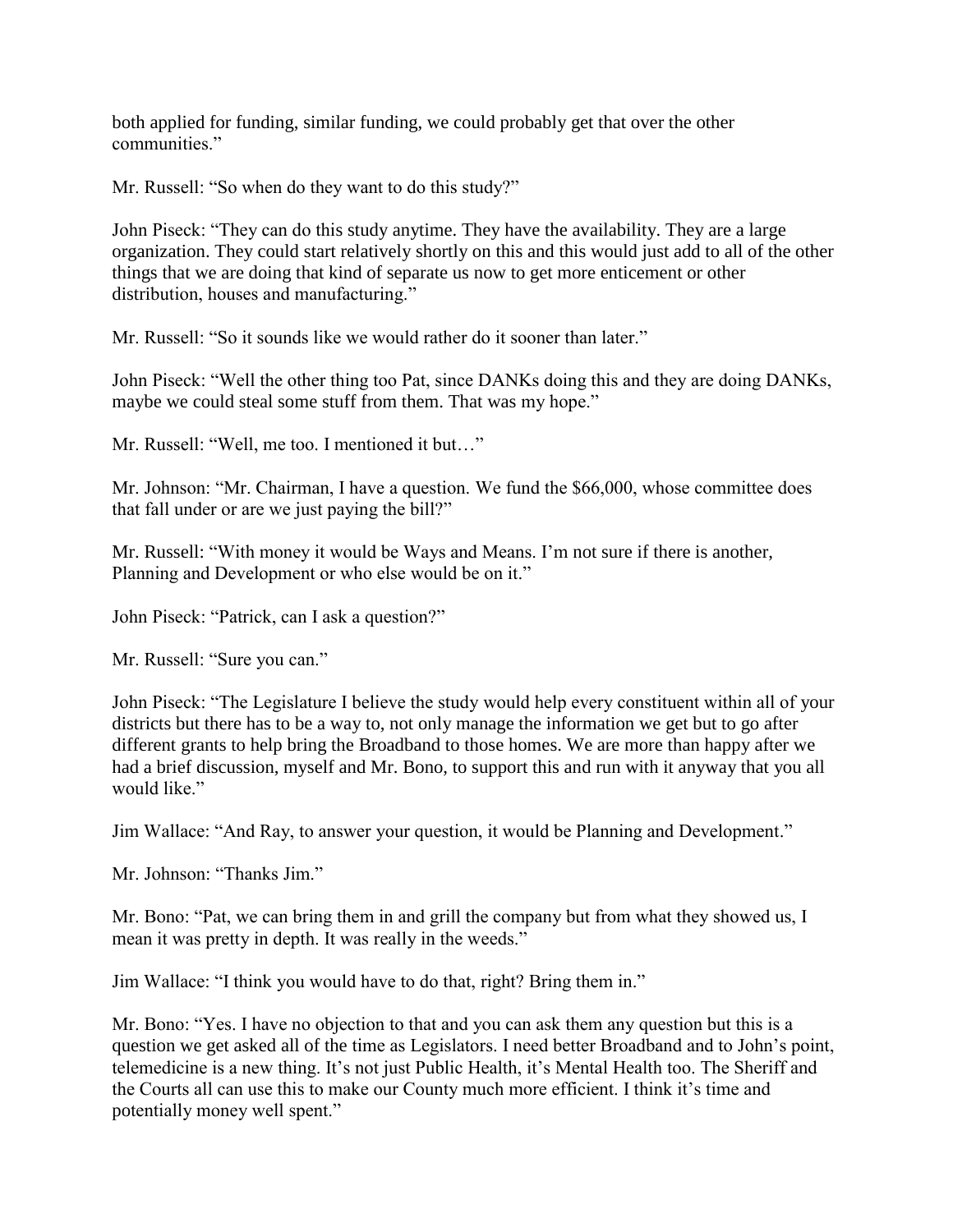Jim Wallace: "Jim, once you have this study, where do you go from there because right now the State has put up millions and millions of dollars to do it and it hasn't been affordable to companies? So what is the next step after the study is done. I think it makes sense to do the study but what is that next step? That's the real issue"

Mr. Bono: "Right. The company threw out some ideas, John, you were there too, about how they had success in other areas where they were able to achieve funding for the build out of certain projects, correct John?"

John Piseck: "Yes. There would be several avenues that we would search out funding. One being the USDA, they have funding set aside we were assured and from what we are seeing there is additional funding coming from the CARES Act. Mr. Wallace, I know you had to leave but I know for this study the money is coming through MVEDD and we reached out. They haven't decided how they are going to divide it up but I think we could get a portion of that money. I would hope we could to support this study."

Jim Wallace: "Yes, I talked to Steve about that."

John Piseck: "Yes. You were involved in some of the emails that went back and he turned us over to Mary Kate to see where she was setting up with that. Also, part of the initial large renewable projects that are happening across the State, I was fortunate to sit on a committee for that and one of the things we are looking at adding is that when they do these sights they are going to add some fiber different opportunities to tie in and extend Broadband where a lot of these solar projects are going."

Mr. Russell: "Some of the issues up here was when they decided where it needed to go, the cost was prohibited and a lot of the Frontier and Spectrum did not want to do it. I don't think you would necessarily have that problem down there but what about the rural areas? If an internet company does not want to do the wiring or whatever it is called."

John Piseck: "Mr. Chairman, What happened with a lot of those contracts is because they were smaller houses, the State wasn't paying them as they progressed with the project. They were waiting until the end like we see in a lot of grants and project awards that we receive but I think that that is being changed as well. I did sit on an Economic Development call two weeks ago when we talked about ag and economic development and Broadband was brought up where that was mentioned specifically that if they need to do these projects they need to pay as they work it along. I don't think we can rely on as much State money but with the USDA funds and EBA funds that are fed through MVEDD I think there is funding available to help support a lot of these areas that we never thought we could before."

Mr. Russell: "Alright, so how do we want to do it? What do you guys want to do?"

Mr. Bono: "Can we bring them in Pat and then we can ask these types of questions and get a better handle on it and take it from there?"

Mr. Johnson: "Can we do a Zoom meeting with them Jim?"

Mr. Bono: "Yes. That's what we did. John and I had a Zoom meeting with them."